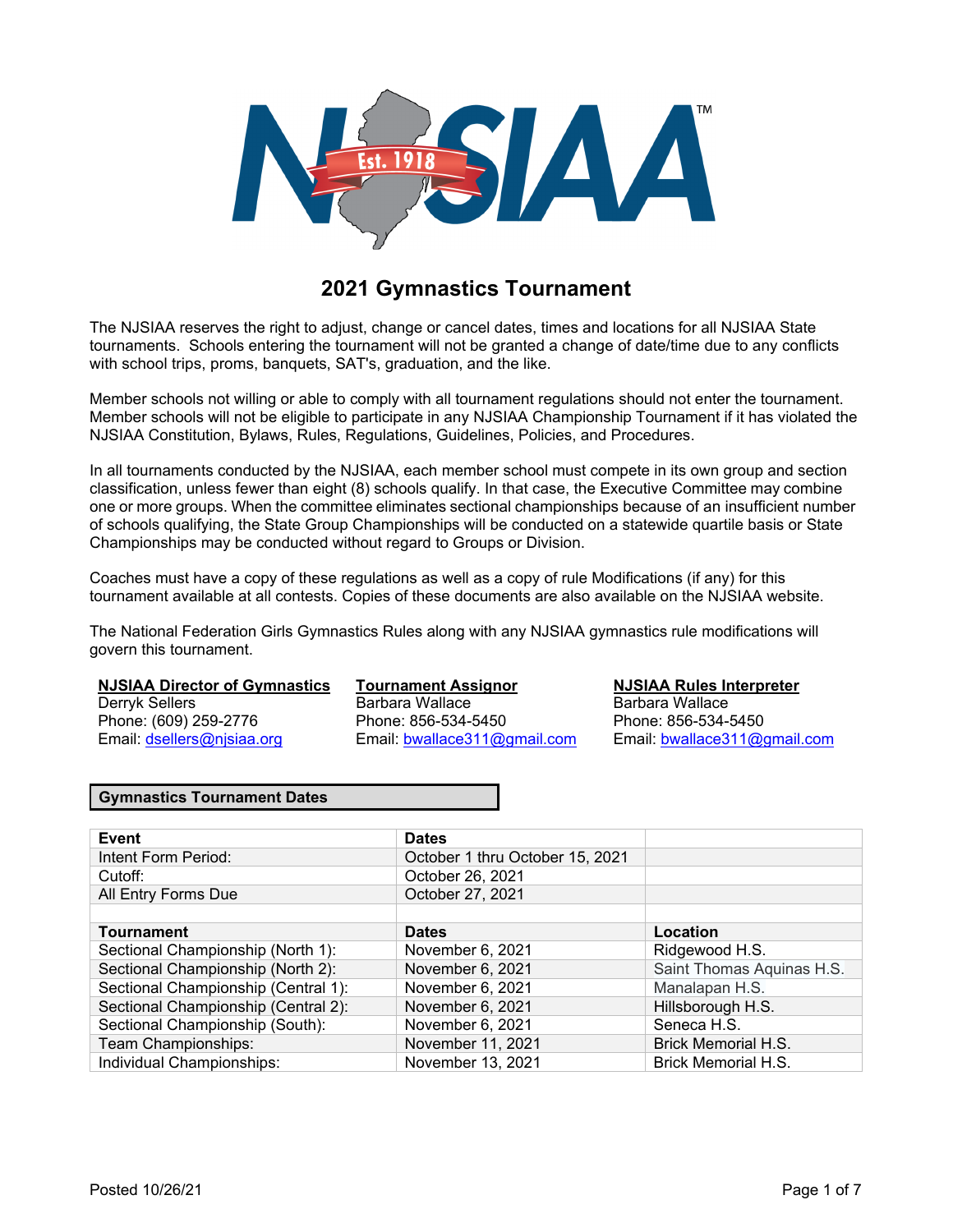#### **New for This Year's State Tournament**

1. Entry procedure has changed.

#### **To Qualify for The Tournament**

- 1. Teams must be competing on a varsity interscholastic basis and sixty percent (60%) of the matches that take place on or before the cutoff date must be against New Jersey schools.
- 2. Matches completed after the cutoff date will not count toward qualification, even if the match was started before the cutoff date.
- 3. Member schools must have competed as a team, on an interscholastic basis in at least six (6) meets to be eligible for a team championship.
- 4. Teams must be sponsored by their Board of Education, or non-public school equivalent.
- 5. Any gymnast with two (2) or more disqualifications in the current season, prior to the start of the tournament, will be unable to compete in the state tournament.
- 6. Any varsity team accumulating three (3) or more player or coach disqualifications prior to the start of the tournament will not be permitted to participate in the state tournament. Seeded teams will forfeit their right to compete if a disqualification limit is reached prior to the start of the tournament for the team.

#### **Teams can qualify in only one of two ways:**

- A. **Traditional Route**: Top six (6) Teams per Section: Having one of the six (6) highest total scores based on any three (3) meets (i.e., dual meets, tri-meets, tournaments). (Tri-meets and tournaments are considered one qualifying score for team and individual entries.)
	- All qualifiers are eligible for team scoring.
	- The top 3 scores in each event count toward the team score.
	- If a team has more than 4 qualifiers on an event and wishes to add non-qualifier(s) in that event, the non-qualifier's score must count toward the team score but may not medal in that event or All- Around.
	- An All-Around qualifier must qualify in all four events.
- B. **Alternate Route**: Having at least three (3) competitors attain individual qualifying scores in all four events in at least two interscholastic meets, i.e., dual meets, tri-meets, tournaments. Competitors do not have to compete in the all-around. (Tri-meets and tournaments are considered one qualifying score for team and individual entries.). Participation in at least six (6) meets is required.
	- Tournament scores submitted will be considered only when team awards are given.
	- Coaches must be present and must remain in the gym throughout the competition. Schools will be notified by phone or email if their team will be one of the teams competing for a sectional team championship.

#### **Individual Entry Qualifications:**

A contestant who is a member of a high school gymnastics team or an independent gymnast, must achieve, in meets up to and including the cutoff date, the following NJSIAA optional qualifying scores in at least two (2) interscholastic meets. Appeals will not be heard. A contestant must achieve the minimum score.

| 7 A I | DADC | <b>AB</b><br>--<br>AM<br>n F | $\sim$ $\sim$ $\sim$<br>۱ь |
|-------|------|------------------------------|----------------------------|
| 3.60  | 7.80 | ററ                           | $\sim$ $\sim$<br>s.5U      |

#### **Independent Entry Qualifications:**

An independent contestant who is enrolled in a NJSIAA member school which does not sponsor an interscholastic gymnastics program may enter provided the school:

- 1. Submits the one-line intent form and the on-line independent competition entry form for the Sectional Championships by the date listed. Independent qualifiers must also be entered online on the same date to corresponding sectional directors. Please email the signed official score sheets (completed in ink) to the Sectional Director.
- 2. Provides verification that contestant has achieved NJSIAA optional qualifying scores listed above in two (2) interscholastic meets; master score sheets must be signed by a superior judge and both coaches and attached to the entry form.
- 3. Due to the additional time required to judge gymnasts from schools not sponsoring a gymnastic program when attempting to qualify for NJSIAA competition, the independent/independent's school district must pay the official(s). Such participants will be expected to reimburse the official(s) a fee of \$15.00 per official for each independent. The independent must carry a verification letter from the Board of Education for the independent and the board approved coach.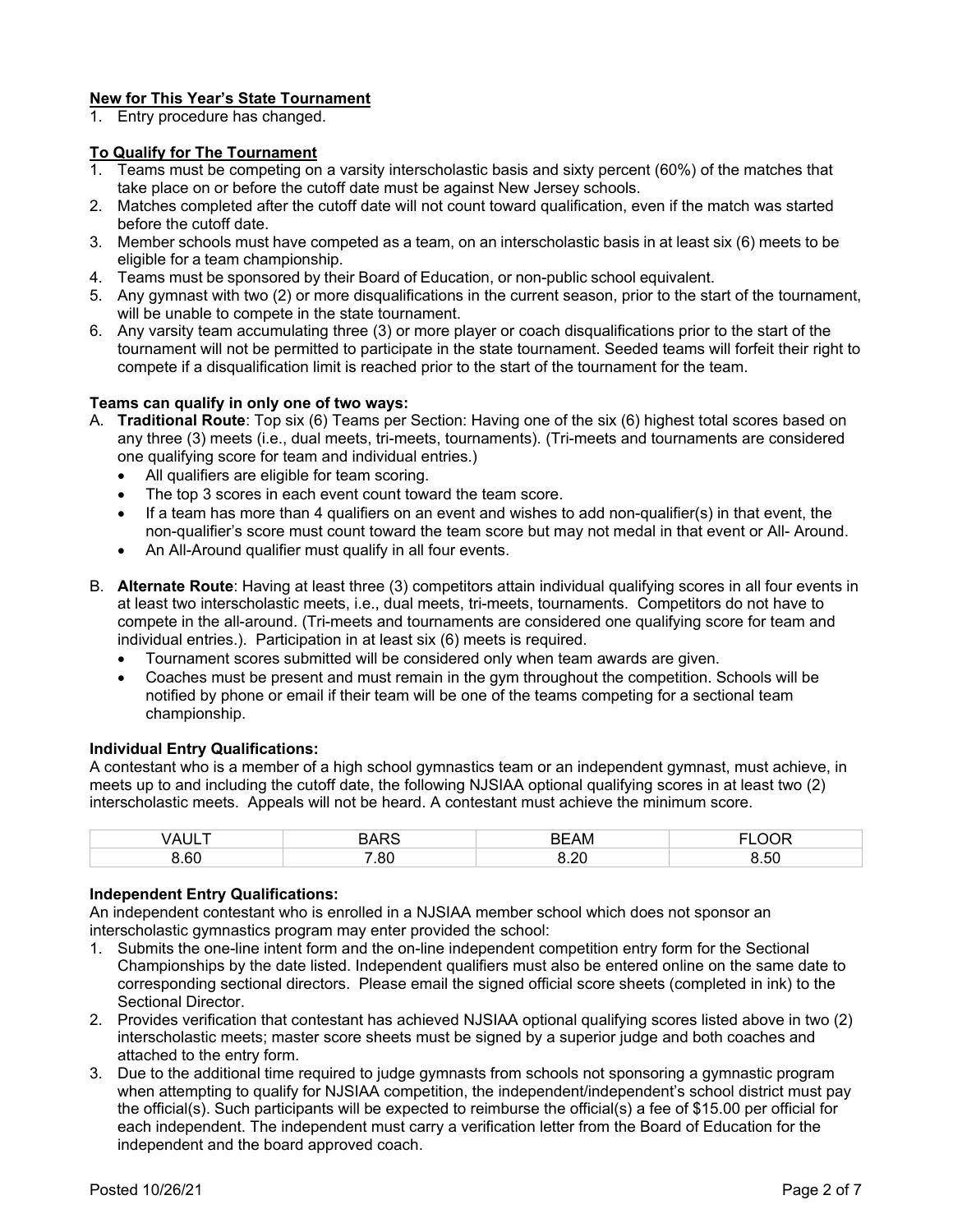- 4. The school represented by an independent gymnast must schedule with the host school, and then notify the other competing school(s). Scheduling must be done in advance, with permission of the home coach, so that all schools are aware that independents will be competing.
- 5. No more than three (3) independents may participate in any dual/tri-meet. Once qualifying scores have been achieved, Independents may only compete in one dual/tri meet a week after achieving the qualifying scores. Independents shall be allowed to compete in Invitationals, Conference, and/or County meets as well as State Sectional and Final meets.
- 6. Accepts the responsibility that the contestant will be accompanied at all meets by a coach or a certified faculty member approved by their Board of Education. The coach must remain with the athlete throughout each meet.
- NOTE: A member school may enter all student-athletes who meet the qualifying criteria.

#### **Attention Athletic Directors / Coaches of Independents:**

Schools entering independents and not presently competing on an interscholastic basis are advised to carefully read the Procedures - "Coaches" Appointed to Accompany Teams or Independents to NJSIAA Championships in the NJSIAA Handbook. Tournament Directors will disqualify any contestant who is accompanied by someone in a coaching/spotting capacity who is not properly certified and appointed by the Board of Education. A properly appointed coach will thereafter be subject to the Rules and Regulations, Rule 2, Section 11 - Out-of-Season Practice. If a substitute coach is used, written authority from the school's Principal must be presented.

#### **Entry Procedure**

- 1. All varsity schedules & rosters must be entered in njschoolsports.com by the start of the season.
- 2. All scores must be verified. Only National Federation optional scores will be considered.
- 3. All score sheets submitted to verify teams and individuals, must be signed by the Superior Judge and both team coaches. They must be scanned and emailed to the proper Sectional Director. Please circle qualifying scores. Tri-meets and tournaments count as one (1) score
- 4. All team scores must be reported to www.njschoolsports.com as soon as possible after each contest. If you encounter problems, please contact hssupport@njadvancemedia.com.
- 5. All entry forms must be completed online by the entry due date above.
- 6. Appeals will not be heard when entry has not been received.
- 7. Team/Individual entries that are received late but are accepted, will be seeded in the last available position.
- 8. Coaches are reminded that all team information must be totally up to date and checked for accuracy.
- 9. Do not enter if your school is not able or willing to comply with tournament regulations.
- 10. A school that does not sponsor a gymnastics team may enter no more than two independents per season.
- 11. School districts with 3 or more gymnasts shall be considered a team and compete under the team regulations.
- 12. Member schools who sponsor gymnastics teams may not enter gymnasts as independents into a dual/tri meets.

#### **Entry Fee**

- Team entry fee is \$90
- Individual/Independent entries are \$16 per gymnast, per event. If a gymnast is entered in all 5 events (beam, bars, vault, floor and all-around) the fee will be \$80
- The entry fee covers both the sectional and championships.
- All fees are payable to the NJSIAA (Please note Gymnastics Tournament).
- Forward all entry fees to: NJSIAA, 1161 Route 130 North, Robbinsville, NJ 08691
- DO NOT use certified mail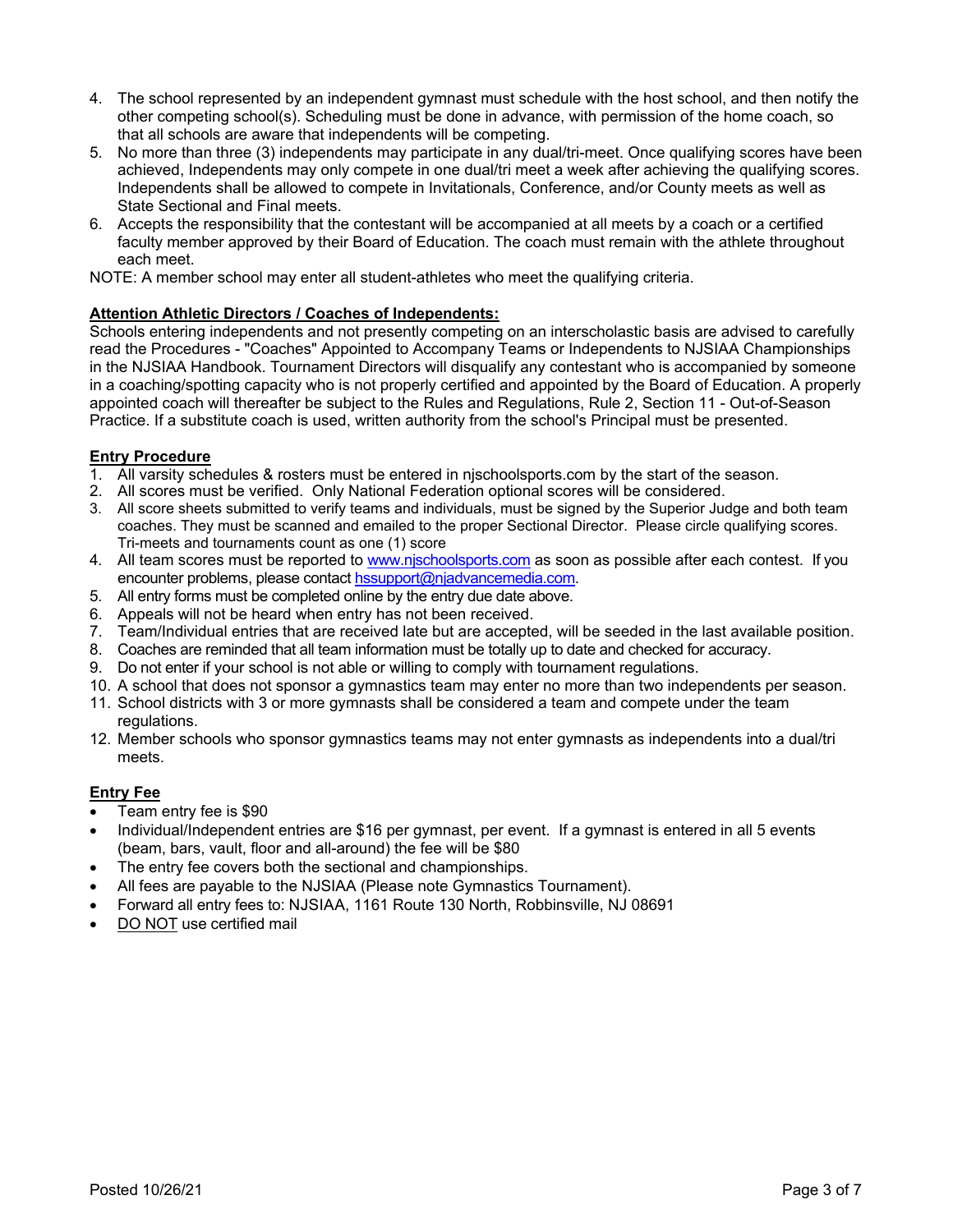### **Tournament Rules & Information**

- 1. National Federation Girls Gymnastics Rules and NJSIAA modifications will govern all championship meets.
- 2. Team score is determined by adding the top three (3) scores in each event for each school. Individual scores are determined by the average optional score in each event.
- 3. Substitutions, as per Rule 3, Section 2, Article 3, in the 2020-22 National Federation Girls Gymnastics Rules and Manual.
- 4. Appeals will not be heard; a contestant must achieve the minimum score.
- 5. If an ineligible gymnast causes the school's failure to qualify for the championship, or if an ineligible gymnast participates in a championship meet, said school/gymnast will be disqualified from the championships immediately and their last opponent (school/gymnast) will advance in their place; schools/gymnasts eliminated prior to the last opponent will not re-enter Championship competition.
- 6. Protests based upon an official's judgement, or misinterpretation, or misapplication of the playing rules will not be honored as per NJSIAA Bylaws, Article VII, Section 1.

#### **Awards**

#### **Sectional Champions:**

- Team Trophy and a maximum of sixteen (16) certificates to the first-place team in each Section.
- Individual medals to the first five (5) places in each event in each section.
- Certificates to the 6th through 12th places in each event in each Section.

#### **State Group Champions:**

- Team Trophy and a maximum of sixteen (16) certificates to the first-place team.
- Individual medals to 1st through 12th places in each event.

#### **Officials Fees**

#### **Sectional Finals (5 Sections)**

- NJSIAA will assign and pay for all officials.
- 1 Meet Referee @ \$125 (Per Section)
- 4 Chief Judges @ \$125 (Per Section)
- 4 Acting Judges @ \$100 (Per Section)

#### **State Team Finals**

- NJSIAA will assign and pay for all officials.
- 1 Meet Referee @ \$125
- $\bullet$  4 Chief Judges  $@$  \$125
- $\bullet$  12 Acting Judges  $@$  \$95

#### **State Individual Finals**

- NJSIAA will assign and pay for all officials.
- 1 Meet Referee @ \$125
- $\bullet$  4 Chief Judges @ \$125
- $\bullet$  12 Acting Judges  $@$  \$95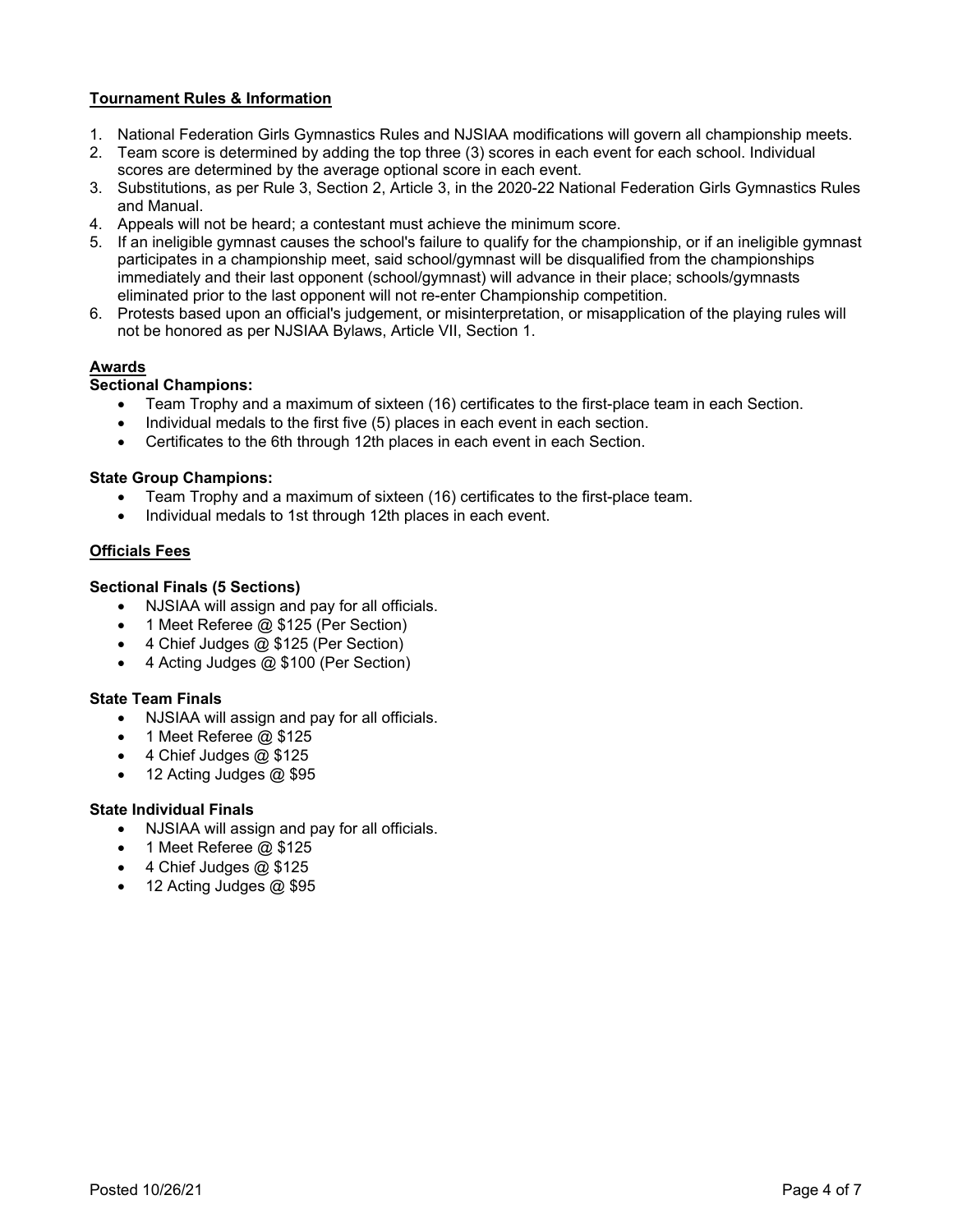# **COACHES: PLEASE MAKE NOTES OF THE FOLLOWING DEADLINES:**

| <b>Deadline Date</b>                                                  | <b>Requirement</b>                                                                                                                                       |  |
|-----------------------------------------------------------------------|----------------------------------------------------------------------------------------------------------------------------------------------------------|--|
| On or before:<br>Tuesday, 10/26/21                                    | Last day to Qualify for Sectionals                                                                                                                       |  |
| On or before:<br>Wednesday, 10/27/21                                  | Complete the online "Intent Form" located on the NJSIAA website under<br>the gymnastics page.<br>https://www.njsiaa.org/form/gymnastics-intent-form      |  |
| On or before:<br>Wednesday, 10/27/21                                  | Submit your: Individual or Independent entries ONLINE Use<br>"INDIVIDUALS Entry Form"<br>https://sites.google.com/view/njsiaa-gymnastics-tournament/home |  |
| On or before:<br>Wednesday, 10/27/21                                  | Submit your: Top 3 Meet Scores ONLINE<br>Use "TOP 3 MEET SCORES Entry Form"<br>https://sites.google.com/view/njsiaa-gymnastics-tournament/home           |  |
| On or before:<br>Wednesday, 10/27/21                                  | Submit your: ENTIRE Team Roster ONLINE<br>Use "TEAM ROSTER Entry Form"<br>https://sites.google.com/view/njsiaa-gymnastics-tournament/home                |  |
| Score Sheets should be scanned and emailed to your Sectional Director |                                                                                                                                                          |  |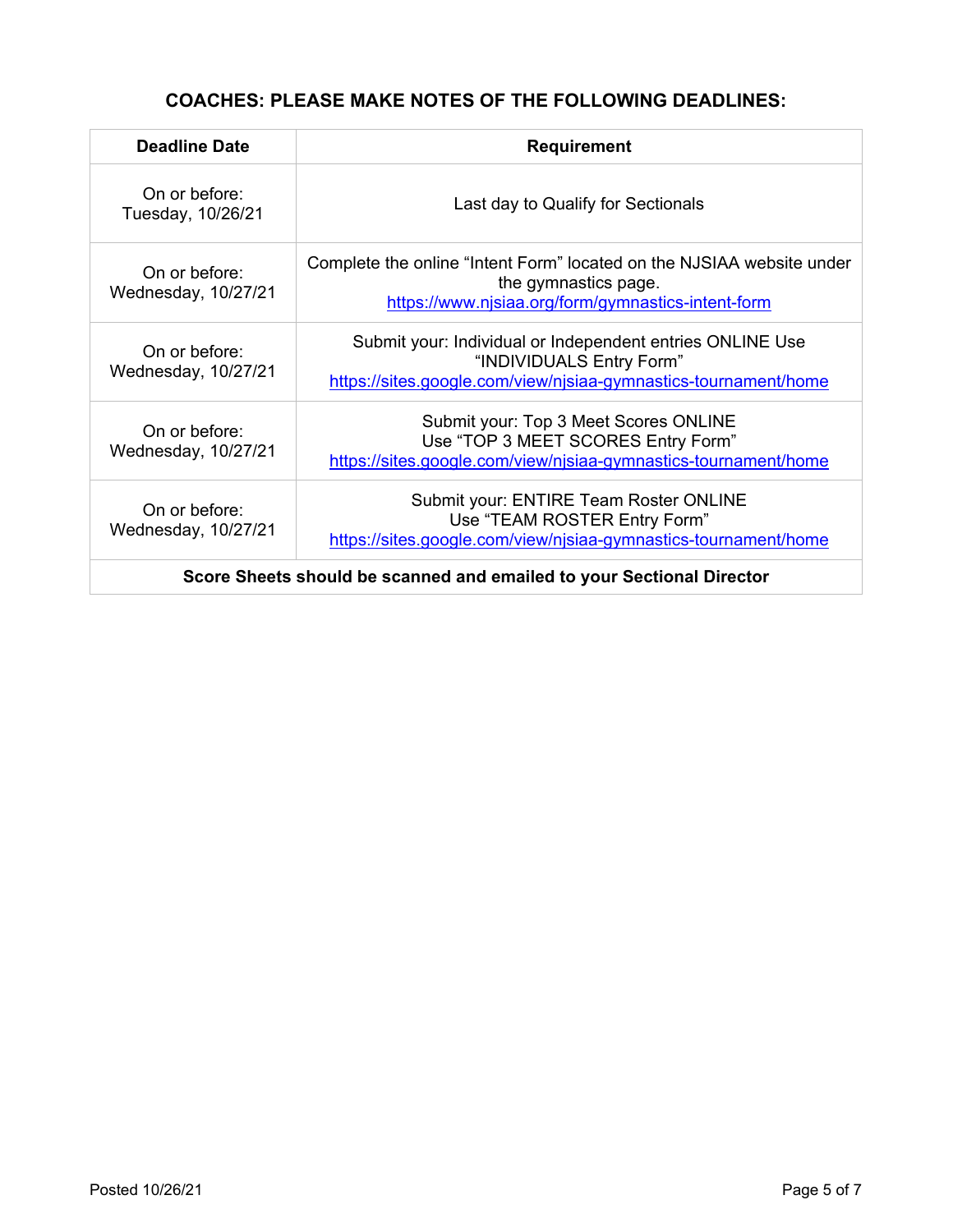#### **Tournament Schedule**

# *Sectional Championships - November 6, 2021*

| North I: Ridgewood                                                                                                                  | <b>North II: Saint Thomas Aquinas</b>                                                                                                                     |  |
|-------------------------------------------------------------------------------------------------------------------------------------|-----------------------------------------------------------------------------------------------------------------------------------------------------------|--|
| Meet Director: Trisha Piotrowski                                                                                                    | Meet Director: Amanda Miller                                                                                                                              |  |
| Phone: (201) 321-2913                                                                                                               | Phone: (732) 549-1108 x 606                                                                                                                               |  |
| E-mail: TrishaP219@aol.com                                                                                                          | E-mail: acmiller@stahs.net                                                                                                                                |  |
| E-mail score sheets to: Trisha Piotrowski                                                                                           | E-mail score sheets to: Amanda Miller                                                                                                                     |  |
| TrishaP219@aol.com                                                                                                                  | acmiller@stahs.net                                                                                                                                        |  |
| Teams: Schools from Passaic, Bergen, Hudson,<br>Sussex, Essex, and Morris counties.                                                 | <b>Teams: Schools from Union and Warren counties,</b><br>with the addition of Watchung Hills, Ridge, Old<br>Bridge, St. Thomas Aquinas, and J.P. Stevens. |  |
| <b>Central I: Manalapan</b>                                                                                                         | Central II: Hillsborough @ 2:00pm                                                                                                                         |  |
| Meet Director: Dorine Shapiro                                                                                                       | Meet Director: Mindy Verderami                                                                                                                            |  |
| Phone: (732) 239-2735                                                                                                               | Phone: (908) 963-8049                                                                                                                                     |  |
| E-mail: dorinenj@aol.com                                                                                                            | E-mail: mindy.verderami@sbschools.org                                                                                                                     |  |
| Email score sheets to: Ron Mazzola                                                                                                  | E-mail score sheets to: Mindy Verderami                                                                                                                   |  |
| RonMazzz@aol.com                                                                                                                    | mindy.verderami@sbschools.org                                                                                                                             |  |
| <b>Teams: Schools from Monmouth County</b>                                                                                          | Teams: Schools from Somerset, Middlesex, and<br><b>Hunterdon counties</b>                                                                                 |  |
| South: Seneca H.S.                                                                                                                  | Time Schedule (All sections - subject to change)                                                                                                          |  |
| Meet Director: Amanda Kurtz                                                                                                         | 9:00am Registration/Stretching/Bar Settings                                                                                                               |  |
| Phone: (609) 781-0974                                                                                                               | 9:30am Coaches Meeting                                                                                                                                    |  |
| E-mail: akurtz@Irhsd.org                                                                                                            | 9:45am March-in                                                                                                                                           |  |
| Email score sheets to: Amanda Kurtz                                                                                                 | 10:00am Competition (Warm-up/Compete format)                                                                                                              |  |
| akurtz@Irhsd.org                                                                                                                    |                                                                                                                                                           |  |
| <b>Teams: Schools from Atlantic, Burlington,</b><br>Camden, Cape May, Cumberland, Gloucester,<br>Mercer, Ocean, and Salem counties. | Independents Who Qualify Will Be Assigned to a<br>section by the NJSIAA.                                                                                  |  |

#### **Warm-up Procedures for Sections and States**

The squad will warm-up prior to the start of competition for that rotation (warm-up/compete)

#### **Vault:**

Block squad by height for warm-up Three touches of the vault (run-by does not count)

#### **Bars:**

Block warm-up by bar setting Warm-up time: two minutes per gymnast (not counting the time to set the bars) may be blocked

### **Beam:**

Warm-up time: two minutes per gymnast (may be blocked)

## **Floor:**

Warm-up time: two minutes per gymnast (may be blocked